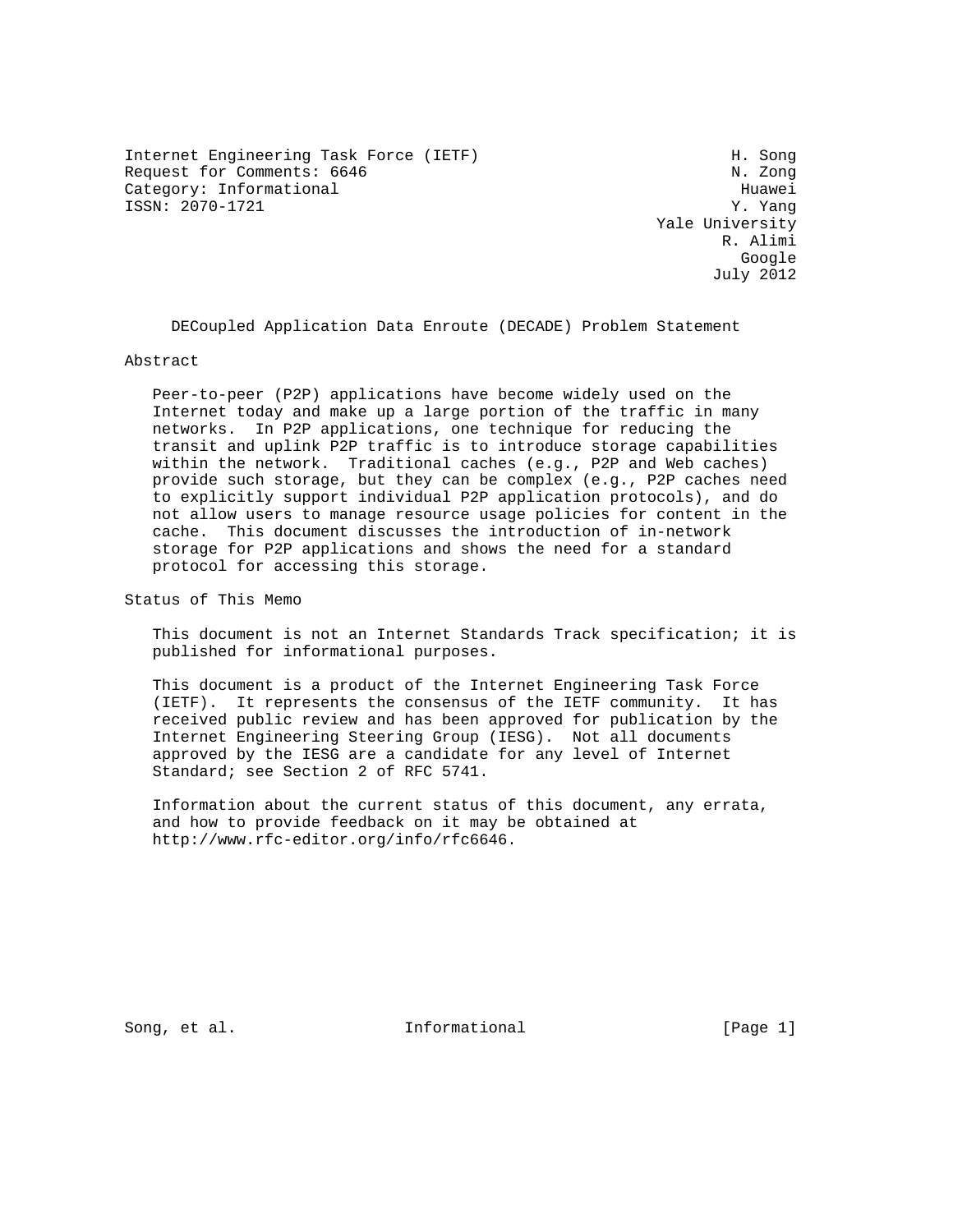#### Copyright Notice

 Copyright (c) 2012 IETF Trust and the persons identified as the document authors. All rights reserved.

 This document is subject to BCP 78 and the IETF Trust's Legal Provisions Relating to IETF Documents

 (http://trustee.ietf.org/license-info) in effect on the date of publication of this document. Please review these documents carefully, as they describe your rights and restrictions with respect to this document. Code Components extracted from this document must include Simplified BSD License text as described in Section 4.e of the Trust Legal Provisions and are provided without warranty as described in the Simplified BSD License.

# Table of Contents

|    | 3.1. P2P Infrastructural Stress and Inefficiency 4     |
|----|--------------------------------------------------------|
|    | 3.2. P2P Cache: A Complex Type of In-Network Storage 5 |
|    | 3.3. Ineffective Integration of P2P Applications       |
|    |                                                        |
|    |                                                        |
|    |                                                        |
|    |                                                        |
|    |                                                        |
|    |                                                        |
|    |                                                        |
|    |                                                        |
|    |                                                        |
|    |                                                        |
|    |                                                        |
|    |                                                        |
| б. |                                                        |
|    |                                                        |

# 1. Introduction

 Peer-to-peer (P2P) applications, including both P2P streaming and P2P file-sharing applications, make up a large fraction of the traffic in many Internet Service Provider (ISP) networks today. One way to reduce bandwidth usage by P2P applications is to introduce storage capabilities in networks. Allowing P2P applications to store and retrieve data from inside networks can reduce traffic on the last mile uplink, as well as on backbone and transit links.

Song, et al. The Informational The Informational [Page 2]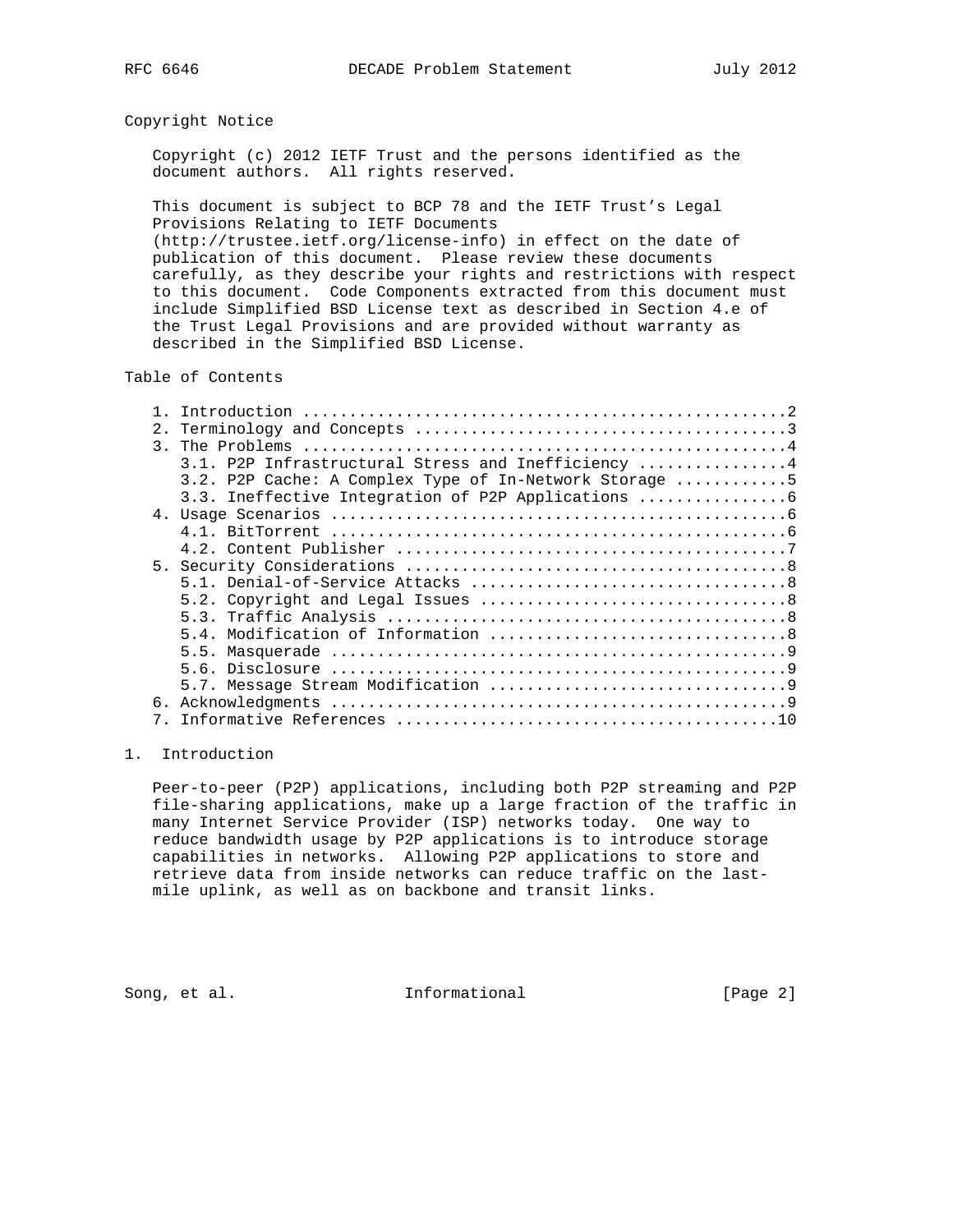Existing P2P caches provide in-network storage and have been deployed in some networks. However, the current P2P caching architecture poses challenges to both P2P cache vendors and P2P application developers. For P2P cache vendors, it is challenging to support a number of continuously evolving P2P application protocols, due to lack of documentation, ongoing protocol changes, and rapid introduction of new features by P2P applications. For P2P application developers, closed P2P caching systems limit P2P applications from effectively utilizing in-network storage. In particular, P2P caches typically do not allow users to explicitly store content into in-network storage. They also do not allow applications to specific resource and access control policies over the usage of in-network storage. The challenges, if not addressed, may lead to reduced efficiency for P2P applications, and increased load on the network infrastructure.

 The challenges can be effectively addressed by using a standard, open protocol to access in-network storage [Data\_Lockers]. P2P applications can store and retrieve content in the in-network storage, as well as control resources (e.g., bandwidth, connections) consumed by peers in a P2P application. As a simple example, a peer of a P2P application may upload to other peers through its in-network storage, saving its usage of last-mile uplink bandwidth.

 In this document, we distinguish between two functional components of the native P2P application protocol: signaling and data access. Signaling includes operations such as handshaking and discovering peer and content availability. The data access component transfers content from one peer to another.

 In essence, coupling of the signaling and data access makes in-network storage complex to support various application services. However, these applications have common requirements for data access, making it possible to develop a standard protocol.

2. Terminology and Concepts

 The following terms have special meaning in the definition of the in-network storage system.

 In-network storage: A service inside a network that provides storage and bandwidth to network applications. In-network storage may reduce upload/transit/backbone traffic and improve network application performance. The position of in-network storage is in the core of a network -- for example, co-located with the border router (network attached storage) or inside a data center.

Song, et al. The Informational The Informational [Page 3]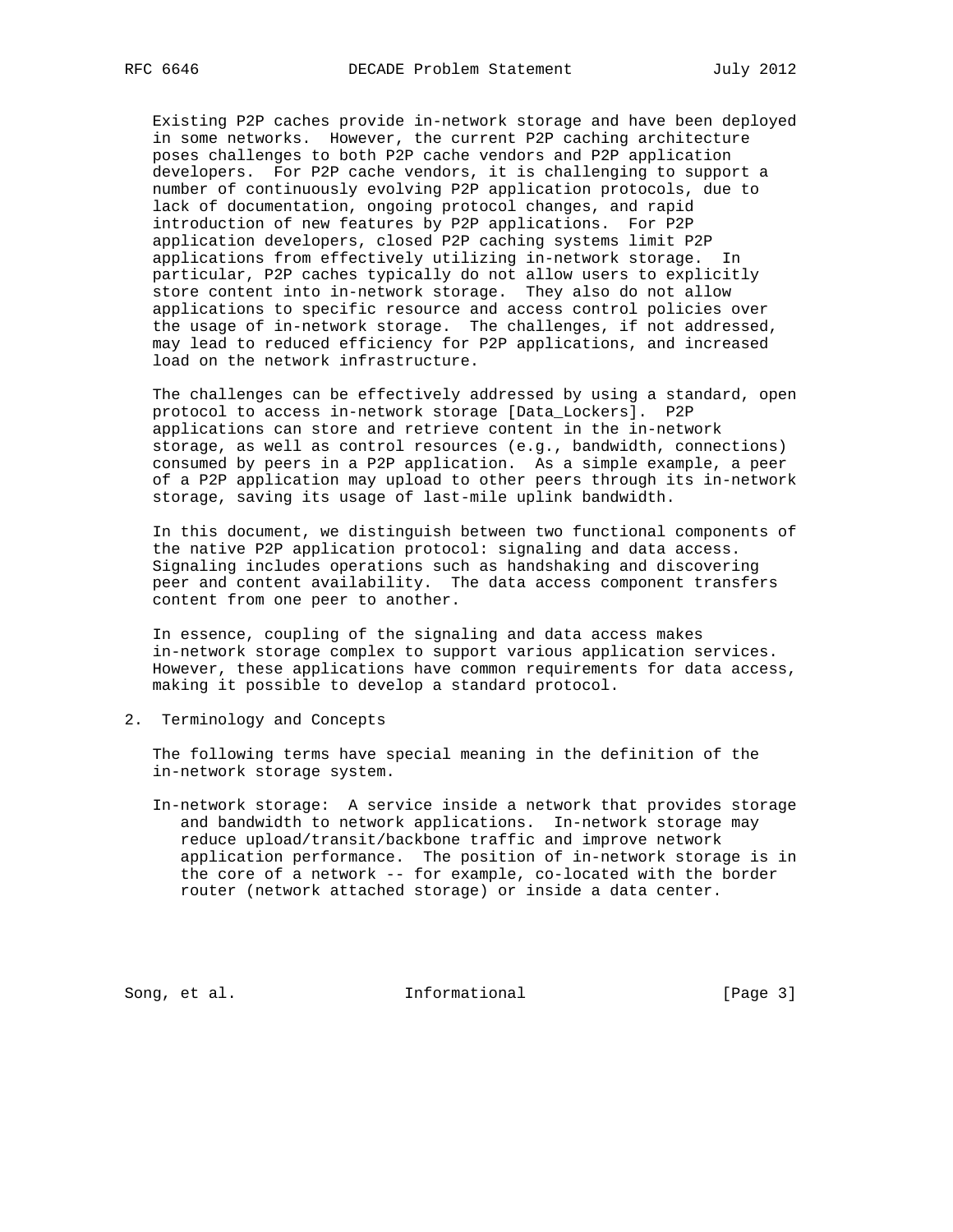- - P2P cache (peer-to-peer cache): A kind of in-network storage that understands the signaling and transport of specific P2P application protocols. It caches the content for those specific P2P applications in order to serve peers and reduce traffic on certain links.
- 3. The Problems

 The emergence of P2P as a major network application (especially P2P file sharing and streaming) has led to substantial opportunities. The P2P paradigm can be utilized to design highly scalable and robust applications at low cost, compared to the traditional client-server paradigm.

 However, P2P applications also face substantial design challenges. A particular challenge facing P2P applications is the additional stress that they place on the network infrastructure. At the same time, lack of infrastructure support can lead to unstable P2P application performance, in particular during peer churns and flash crowds, when a large group of users begin to retrieve the content during a short period of time, leading to stress on bandwidth-constrained access uplinks. A potential way to reduce network stress and improve P2P application performance would be to make it possible for peers that are on bandwidth-constrained access to put data in a place that is free of bandwidth constraints and also accessible by other peers. These problems are now discussed in further detail.

#### 3.1. P2P Infrastructural Stress and Inefficiency

 A particular problem of the P2P paradigm is the stress that P2P application traffic places on the infrastructure of ISPs. Multiple measurements (e.g., [ipoque\_Internet\_Study]) have shown that P2P traffic has become a major type of traffic on some networks. Furthermore, the inefficiency of network-agnostic peering (at the P2P transmission level) leads to unnecessary traversal across network domains or spanning the backbone of a network [RFC5693].

 Using network information alone to construct more efficient P2P swarms is not sufficient to reduce P2P traffic in access networks, as the total access upload traffic is equal to the total access download traffic in a traditional P2P system. On the other hand, it is reported that P2P traffic is becoming the dominant traffic on the access networks of some networks, reaching as high as 50-60% on the downlinks and 60-90% on the uplinks [DCIA] [ICNP] [ipoque\_P2P\_Survey] [P2P\_File\_Sharing]. Consequently, it becomes increasingly important to reduce upload access traffic, in addition to cross-domain and backbone traffic.

Song, et al. The Informational Theory and Informational [Page 4]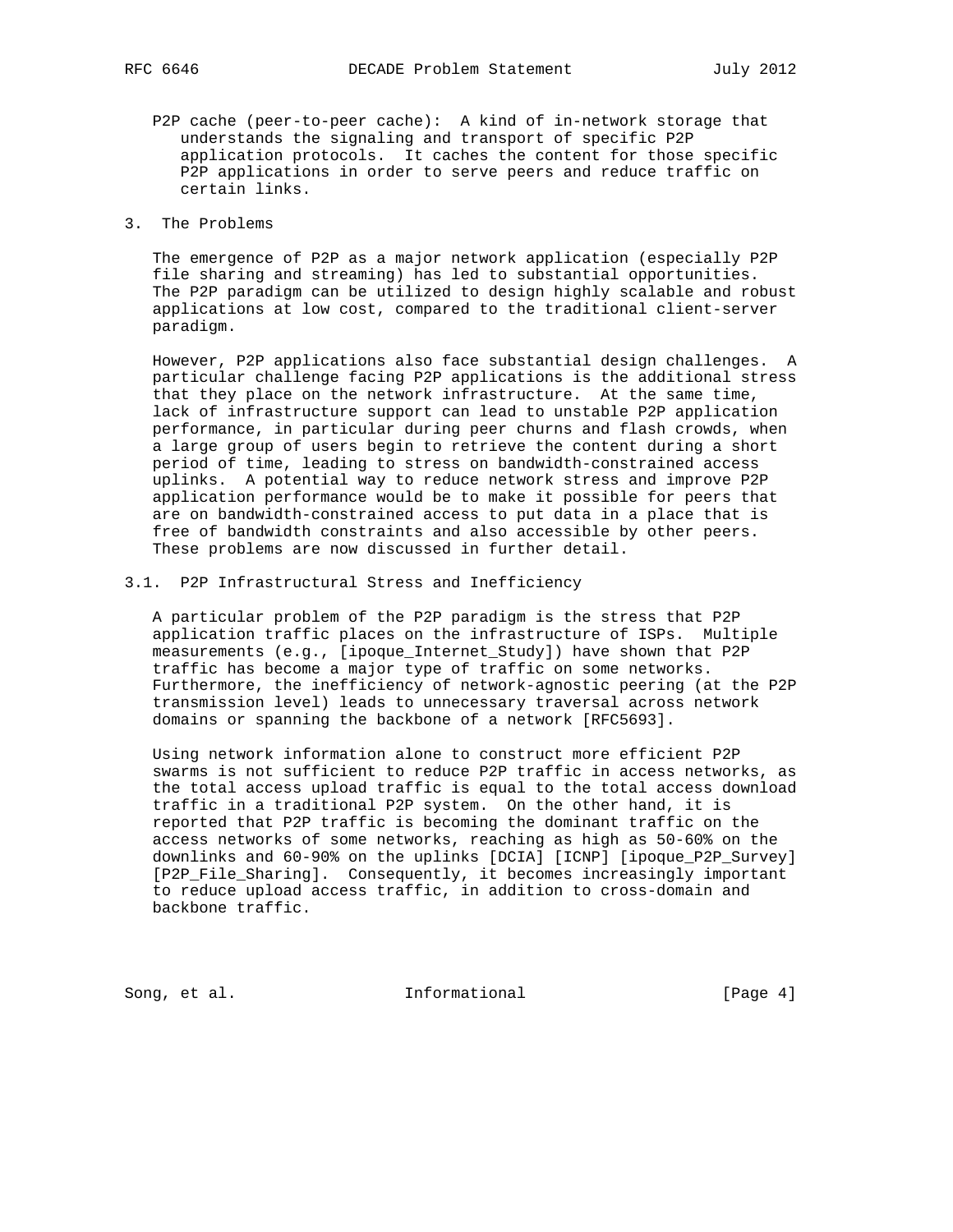The inefficiency of P2P is also observed when traffic is sent upstream as many times as there are remote peers interested in getting the corresponding information. For example, the P2P application transfer completion times remain affected by potentially (relatively) slow upstream transmission. Similarly, the performance of real-time P2P applications may be affected by potentially (relatively) higher upstream latencies.

#### 3.2. P2P Cache: A Complex Type of In-Network Storage

 An effective technique to reduce P2P infrastructural stress and inefficiency is to introduce in-network storage. A survey of existing in-network storage systems can be found in [RFC6392].

 In the current Internet, in-network storage is introduced as P2P caches, either transparently or explicitly as a P2P peer. To provide service to a specific P2P application, the P2P cache server must support the specific signaling and transport protocols of the specific P2P application. This can lead to substantial complexity for the P2P cache vendor.

 First, there are many P2P applications on the Internet (e.g., BitTorrent, eMule, Flashget, and Thunder for file sharing; Abacast, Kontiki, Octoshape, PPLive, PPStream, and UUSee for P2P streaming). Consequently, a P2P cache vendor faces the challenge of supporting a large number of P2P application protocols, leading to product complexity and increased development cost.

 Second, a specific P2P application protocol may evolve continuously to add new features or fix bugs. This in turn forces a P2P cache vendor to continuously monitor application updates to track such changes, leading to product complexity and increased costs.

 Third, many P2P applications use proprietary protocols or support end-to-end encryption. This can render P2P caches ineffective. Therefore, these three problems make it difficult to use the P2P cache as a network middlebox to support P2P application distribution.

 Finally, an end host has better connectivity and connection quality to a P2P cache than to a remote peer. Without the ability to manage bandwidth usage, the P2P cache may increase the volume of download traffic, which runs counter to the reduction of upload access traffic.

Song, et al. The Informational The Informational [Page 5]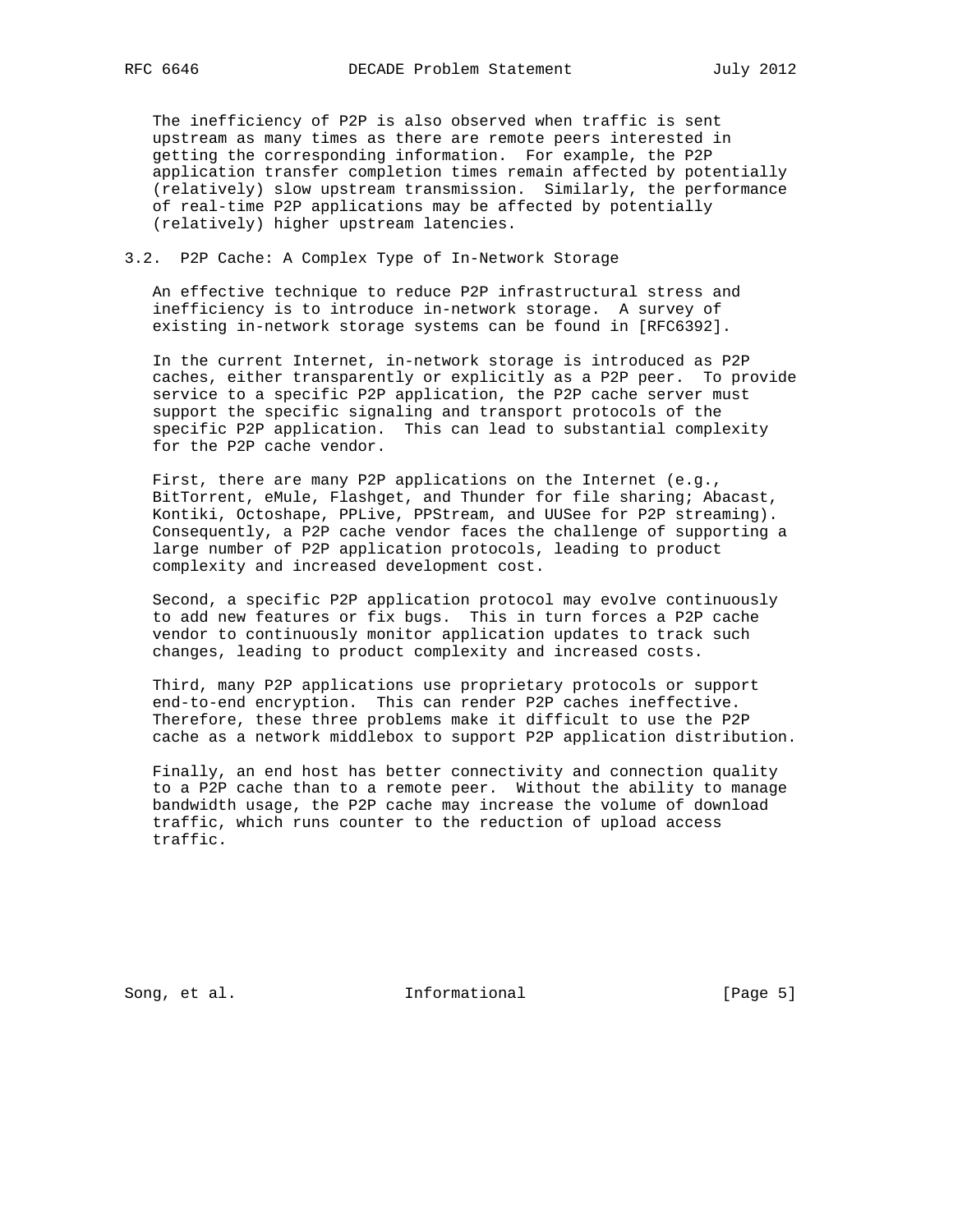#### 3.3. Ineffective Integration of P2P Applications

 As P2P applications evolve, it has become increasingly clear that usage of in-network resources can improve the user's experience. For example, multiple P2P streaming systems seek additional in-network resources during a flash crowd, such as just before a major live streaming event. In asymmetric networks, when the aggregated upload bandwidth of a channel cannot meet the download demand, a P2P application may seek additional in-network resources to maintain a stable system.

 However, some P2P applications using in-network infrastructural resources require flexibility in implementing resource allocation policies. A major competitive advantage of many successful P2P systems is their substantial expertise in how to most efficiently utilize peer and infrastructural resources. For example, many live P2P systems have specific algorithms to select those peers that behave as stable, higher-bandwidth sources. Similarly, the higher bandwidth sources frequently use algorithms to choose to which peers the source should send content. Developers of these systems continue to fine-tune these algorithms over time.

 To permit developers to evolve and fine-tune their algorithms and policies, the in-network storage should expose basic mechanisms and allow as much flexibility as possible to P2P applications. This conforms to the end-to-end systems principle and allows innovation and satisfaction of specific business goals. Existing techniques for in-network storage in P2P applications lack these capabilities.

#### 4. Usage Scenarios

 Usage scenarios are presented to illustrate the problems in both Content Distribution Network (CDN) and P2P scenarios.

#### 4.1. BitTorrent

 When a BitTorrent client A uploads a block to multiple peers, the block traverses the last-mile uplink once for each peer. After that, the peer B that just received the block from A also needs to upload through its own last-mile uplink to others when sharing this block. This is not an efficient use of the last-mile uplink. With an in-network storage server, however, the BitTorrent client may upload the block to its in-network storage. Peers may retrieve the block from the in-network storage, reducing the amount of data on the last-mile uplink. If supported by the in-network storage, a peer can also save the block in its own in-network storage while it is being retrieved; the block can then be uploaded from the in-network storage to other peers.

Song, et al. The Informational Theory and Informational [Page 6]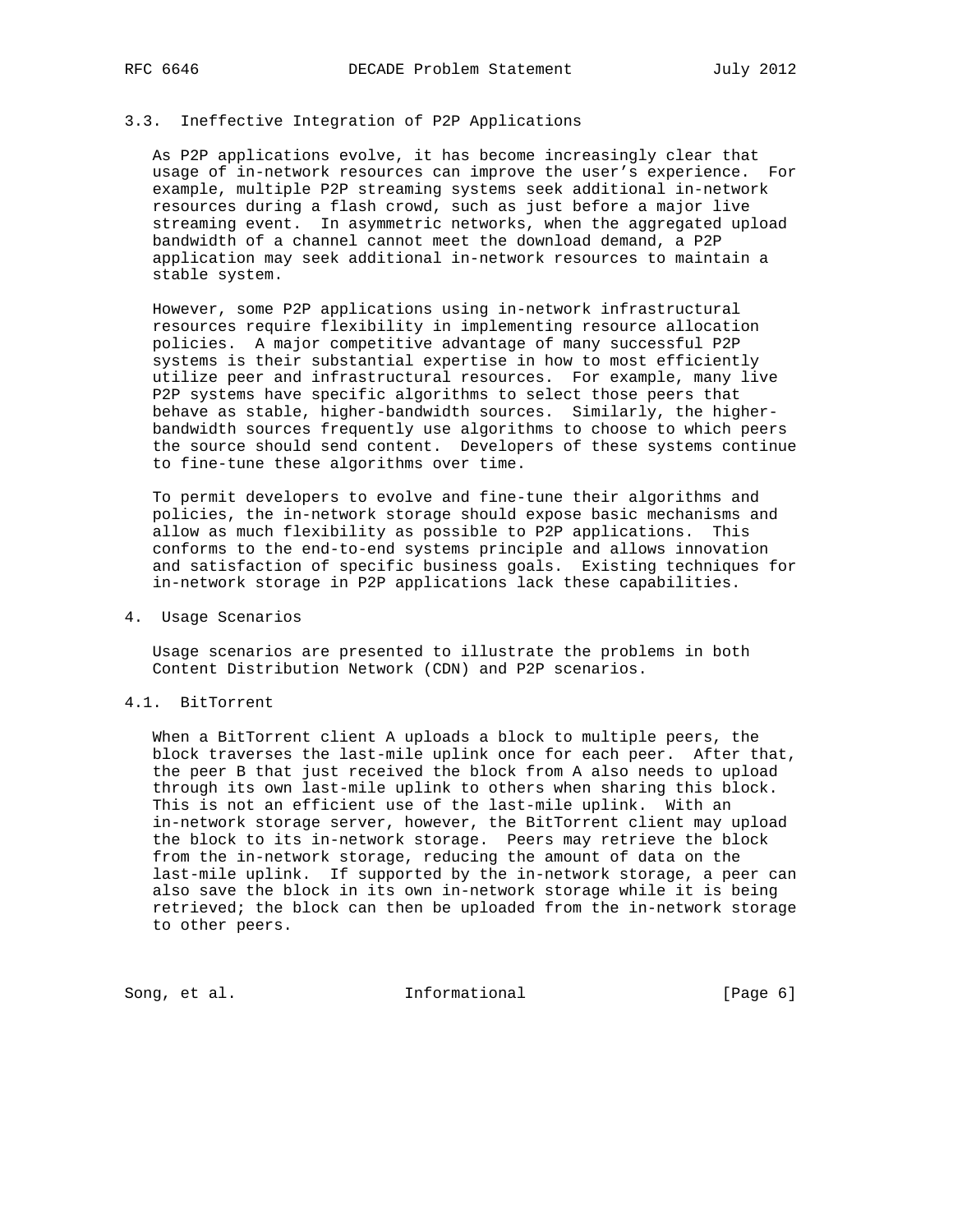As previously discussed, BitTorrent or other P2P applications currently cannot explicitly manage which content is placed in the existing P2P caches, nor can they manage access and resource control policies. Applications need to retain flexibility to control the content distribution policies and topology among peers.

#### 4.2. Content Publisher

 Content publishers may also utilize in-network storage. For example, consider a P2P live streaming application. A Content Publisher typically maintains a small number of sources, each of which distributes blocks in the current play buffer to a set of P2P peers.

 Some content publishers use another hybrid content distribution approach incorporating both P2P and CDN modes. As an example, Internet TV may be implemented as a hybrid CDN/P2P application by distributing content from central servers via a CDN, and also incorporating a P2P mode amongst end hosts and set-top boxes. In-network storage may be beneficial to hybrid CDN/P2P applications as well to support P2P distribution and to enable content publisher standard interfaces and controls.

 However, there is no standard interface for different content publishers to access in-network storage. One streaming content publisher may need the existing in-network storage to support streaming signaling or another such capability, such as transcoding capability, bitmap information, intelligent retransmission, etc., while a different content publisher may only need the in-network storage to distribute files. However, it is reasonable that the application services are only supported by content publishers' original servers and clients, and intelligent data plane transport for those content publishers are supported by in-network storage.

 A content publisher also benefits from a standard interface to access in-network storage servers provided by different providers. The standard interface must allow content publishers to retain control over content placed in their own in-network storage and to grant access and resources only to the desired end hosts and peers.

 In the hybrid CDN/P2P scenario, if only the end hosts can store content in the in-network storage server, the content must be downloaded and then uploaded over the last-mile access link before another peer may retrieve it from an in-network storage server. Thus, in this deployment scenario, it may be advantageous for a content publisher or CDN provider to store content in in-network storage servers.

Song, et al. The Informational The Informational [Page 7]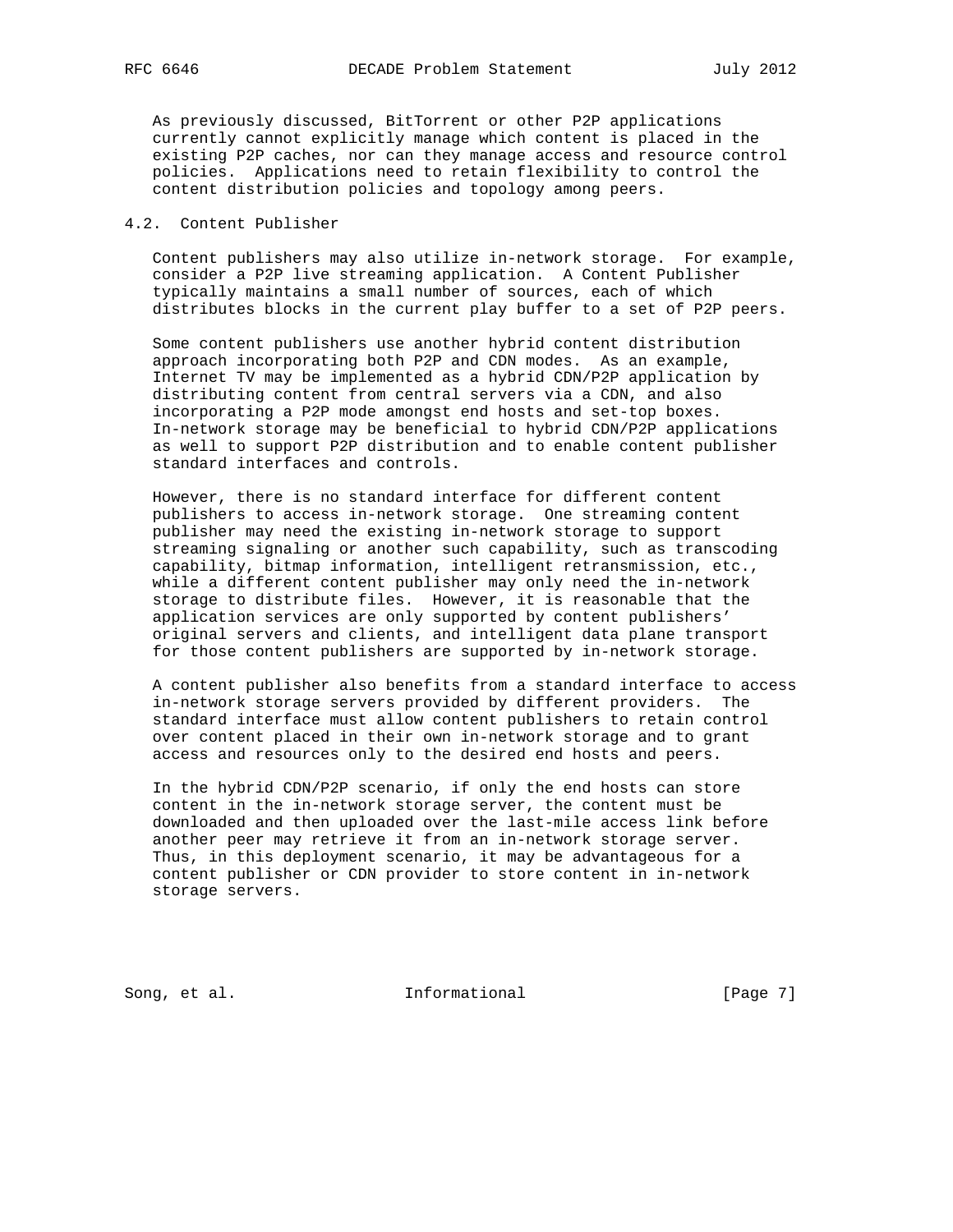### 5. Security Considerations

 There are several security considerations related to in-network storage.

### 5.1. Denial-of-Service Attacks

 An attacker can try to consume a large portion of the in-network storage, or exhaust the connections of the in-network storage through a denial-of-service (DoS) attack. Authentication, authorization, and accounting mechanisms should be considered in the cross-domain environment. Limitation of access from an administrative domain sets up barriers for content distribution.

### 5.2. Copyright and Legal Issues

 Copyright and other laws may prevent the distribution of certain content in various localities. In-network storage operators may adopt system-wide ingress or egress filters to implement necessary policies for storing or retrieving content, and applications may apply Digital Rights Management (DRM) to the data stored in the network storage. However, the specification and implementation of such policies (e.g., filtering and DRM) is not in scope for the problem this document proposes to solve.

#### 5.3. Traffic Analysis

 If the content is stored in the provider-based in-network storage, there may be a risk to privacy: a malicious service provider could use some link that a victim user is interested in, estimate that another user accessing the same data may have the same interest, and use this information as a basis to perform a phishing attack on the other user.

# 5.4. Modification of Information

 This type of threat means that some unauthorized entity may alter in-transit in-network storage access messages generated on behalf of an authorized principal in such a way as to effect unauthorized management operations, including falsifying the value of an object. This threat may result in false data being supplied either because the data on a legitimate store is modified or because a bogus store is introduced into the network.

Song, et al. The Informational The Informational [Page 8]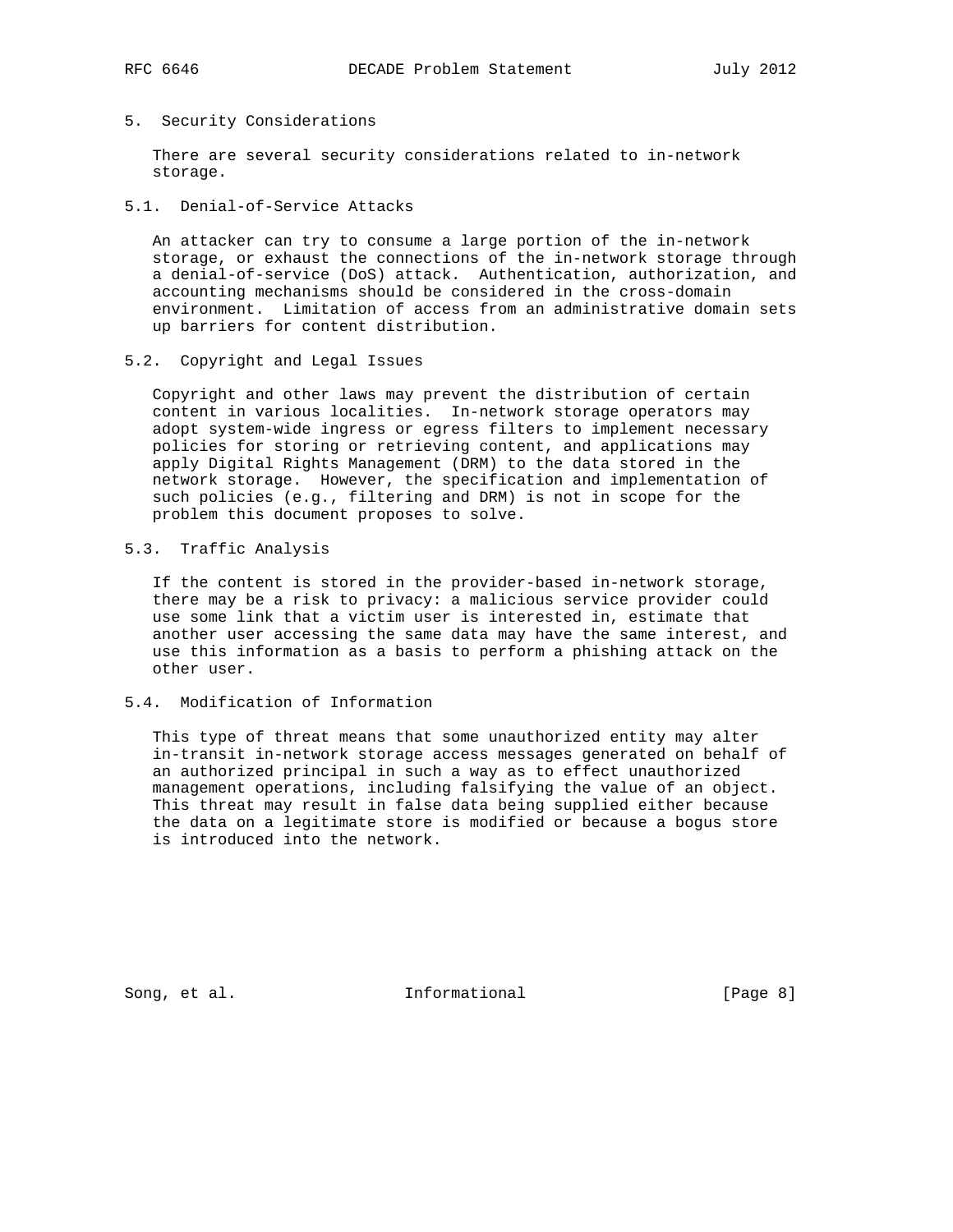# 5.5. Masquerade

 This type of threat means that an unauthorized entity gains access to a system or performs a malicious act by illegitimately posing as an authorized entity. In the context of this specification, when accessing in-network storage, one malicious end host can masquerade as another authorized end host or application server to access a protected resource in the in-network storage.

#### 5.6. Disclosure

 This type of threat involves the danger of someone eavesdropping on exchanges between in-network storage and application clients. Protecting against this threat may be required as a matter of application policy.

#### 5.7. Message Stream Modification

 This type of threat means that messages may be maliciously re-ordered, delayed, or replayed to an extent greater than what would occur in a natural network system, in order to effect unauthorized management operations on in-network storage. If the middlebox (such as a Network Address Translator (NAT)) or proxy between an end host and in-network storage is compromised, it is easy to do a stream modification attack.

6. Acknowledgments

 We would like to thank the following people for contributing to this document:

Ronald Bonica

David Bryan

Kar Ann Chew

Lars Eggert

Roni Even

Adrian Farrel

Yingjie Gu

David Harrington

Leif Johansson

Song, et al. The Informational The Informational [Page 9]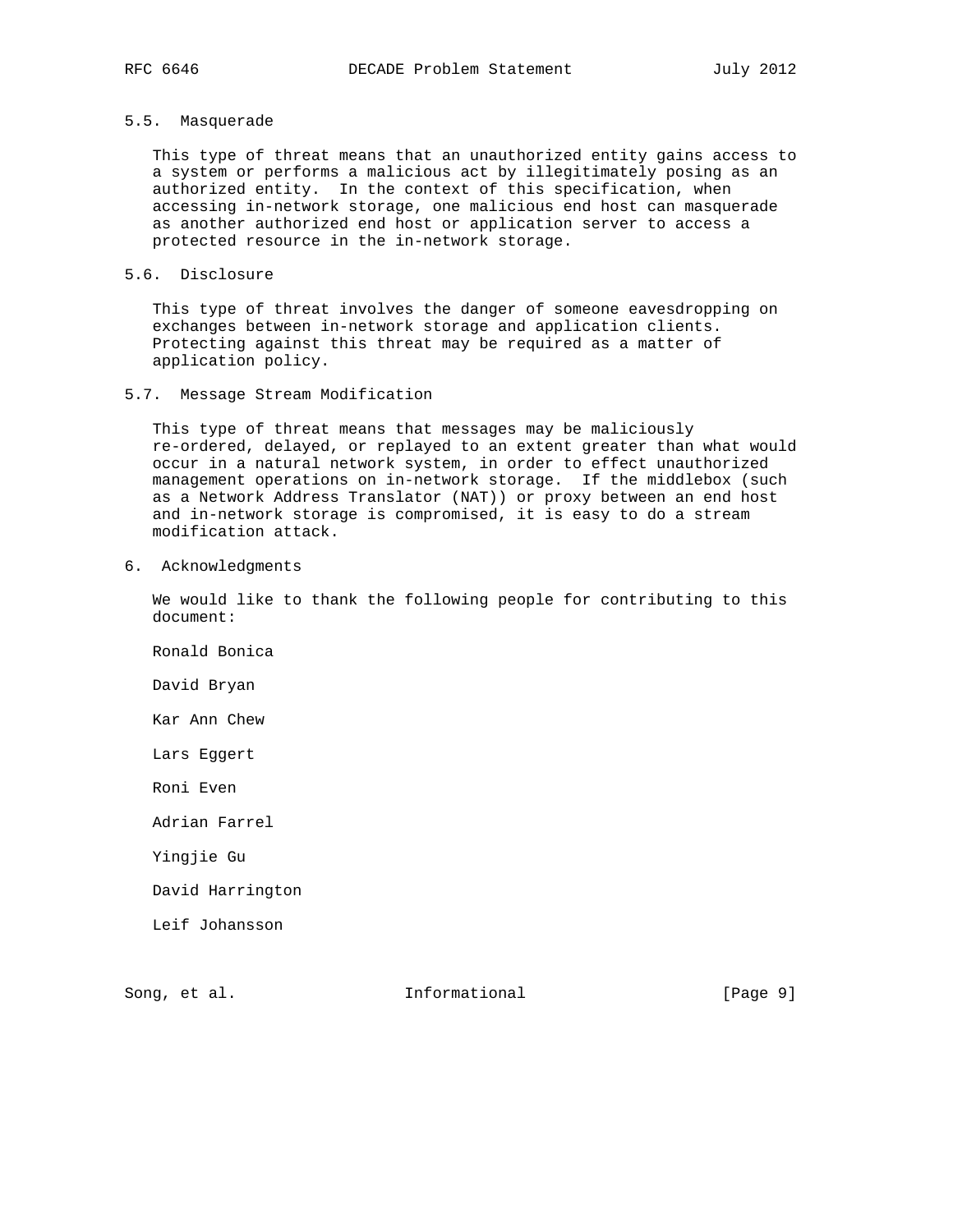Francois Le Faucheur

Hongqiang Liu

Tao Ma

Borje Ohlman

Akbar Rahman

Peter Saint-Andre

Robert Sparks

Sean Turner

Yu-shun Wang

Richard Woundy

Yunfei Zhang

- 7. Informative References
	- [DCIA] Parker, A., "P2P Media Summit presentation", Distributed Computing Industry Association, October 2006, <http://www.dcia.info/activities/p2pmsla2006/ CacheLogic.ppt>.

[Data\_Lockers]

 Yang, Y., "Open Content Distribution using Data Lockers", CoXNet Workshop, Beijing, China, November 2010, <http:// cs-www.cs.yale.edu/homes/yry/projects/p4p/ open-data-lockers-nov-2010-coxnet.pdf>.

 [ICNP] Wu, H., "Challenges and Opportunities of Internet Developments in China", ICNP 2007 Keynote Speech, October 2007, <http://www.ieee-icnp.org/2007/keynote\_D.html>.

[P2P\_File\_Sharing]

 Casadesus-Masanell, R. and A. Hervas-Drane, "Peer-to-Peer File Sharing and the Market for Digital Information Goods", Journal of Economics & Management Strategy, Vol. 19, No. 2, pp. 333-373, Summer 2010.

Song, et al. The Informational [Page 10]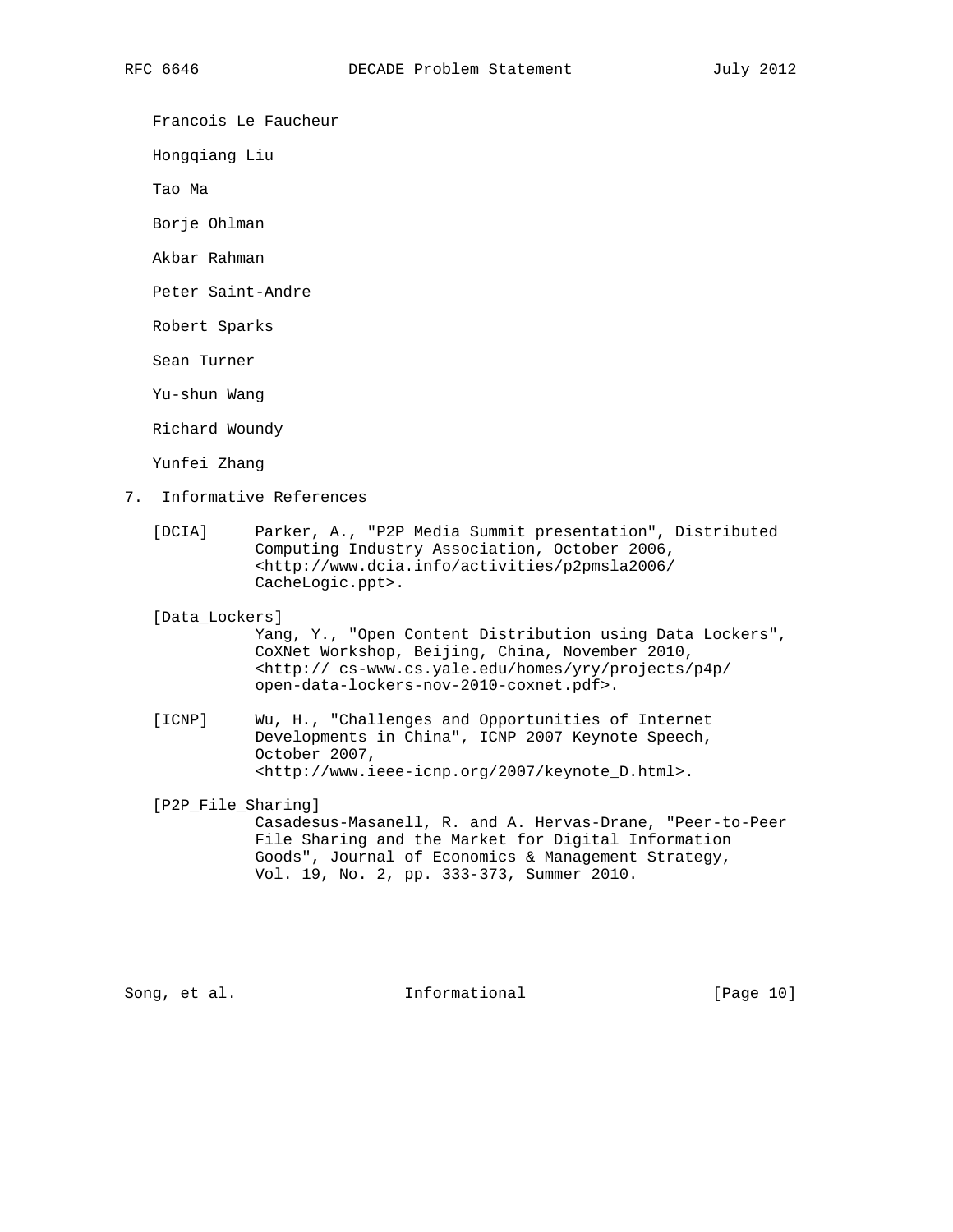- [RFC5693] Seedorf, J. and E. Burger, "Application-Layer Traffic Optimization (ALTO) Problem Statement", RFC 5693, October 2009.
- [RFC6392] Alimi, R., Ed., Rahman, A., Ed., and Y. Yang, Ed., "A Survey of In-Network Storage Systems", RFC 6392, October 2011.

 [ipoque\_Internet\_Study] Schulze, H. and K. Mochalski, "Internet Study 2008/2009", 2009, <http://www.ipoque.com/resources/internet-studies>.

[ipoque\_P2P\_Survey]

 "ipoque's 2007 P2P Survey to be presented at Technology Review's Emerging Technologies Conference at MIT", August 2007, <http://www.ipoque.com/en/news-events/ press-center/press-releases/2007/ ipoque%C2%B4s-2007-p2p-survey-to-be-presented-at technology>.